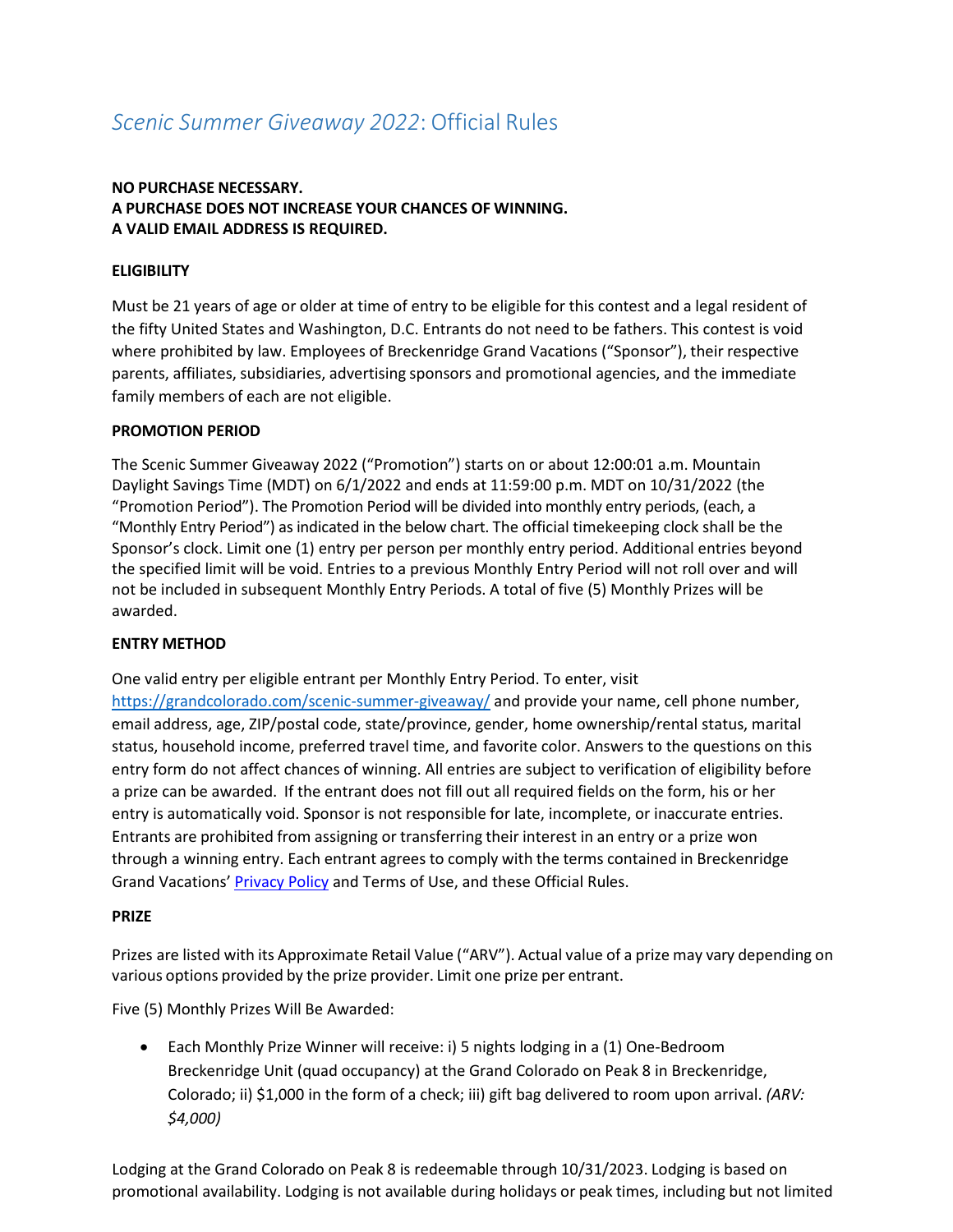to: 7/3/22 –7/4/22, 9/2/22 – 9/5/22, 11/23/22 – 11/27/22, 12/22/22 – 1/2/23, 1/13/23 – 1/16/23, 2/17/23 – 2/20/23, 3/10/23 – 3/31/23, 5/26/23 – 5/29/23, 7/3/23 – 7/4/23, 9/2/23 – 9/5/23.

## **RANDOM DRAWING; ODDS**

On or about the dates in the below chart, one (1) potential monthly prize winner ("Monthly Prize Winner") will be selected by random drawing from among all eligible entries received during the applicable Monthly Entry Period. There will be five (5) total monthly prizes awarded (each, a "Monthly Prize"). Subject to verification of eligibility and compliance with these Official Rules, the potential winners will be declared the official Winners of the Sweepstakes. Odds of winning Monthly Prize depend on the total number of eligible entries received per Monthly Entry Period. Limit one (1) Prize per month throughout the Sweepstakes Period.

| <b>Prize</b>                          | <b>Entry Period</b><br><b>Start Time/Date</b> | <b>Entry Period</b><br><b>End Time/Date</b> | <b>Drawing Date</b> |
|---------------------------------------|-----------------------------------------------|---------------------------------------------|---------------------|
| (1) Monthly<br>Prize Winner           | 12:00 a.m. 6/1/22                             | 11:59 p.m. 6/30/22                          | 7/1/22              |
| (1) Monthly<br><b>Prize Winner</b>    | 12:00 a.m. 7/1/22                             | 11:59 p.m. 7/31/22                          | 8/1/22              |
| (1) Monthly<br><b>Prize Winner</b>    | 12:00 a.m. 8/1/22                             | 11:59 p.m. 8/30/22                          | 9/1/22              |
| (1)<br>Monthly<br><b>Prize Winner</b> | 12:00 a.m. 9/1/22                             | 11:59 p.m. 9/30/22                          | 10/1/22             |
| (1) Monthly<br><b>Prize Winner</b>    | 12:00 a.m. 10/1/22                            | 11:59 p.m. 10/31/22                         | 11/1/22             |

#### **SELECTION OF WINNERS**

Prize winners will be selected in a random drawing by Breckenridge Grand Vacations on or around the Drawing Dates indicated in the above chart. Each potential winner will be notified by phone and email. Odds of winning depend on the total number of entries received.

Neither the Sponsor nor any other entity shall have any responsibility or liability for failure to provide notice, including but not limited to, due to a participant's failure to provide accurate or correct contact information, notices lost in transfer, or notices diverted to spam, junk, promotion or other email folders. If a winner is unreachable after five (5) business days, or if that winner is unavailable for prize fulfillment, an alternate winner will be selected at random from the pool of eligible entrants. If Sponsor cannot find an eligible winner for the prize, that prize will not be awarded. Each potential winner may be required to furnish proof of eligibility, including but not limited to proof of identification.

Each potential winner is subject to verification and compliance with these Official Rules. If there is a dispute as to the identity of an online entrant, the prize will be awarded to the authorized account holder for the email address. "Authorized account holder" means the natural person to whom the email address is assigned by the Internet service provider, online service provider, or other organizations

(e.g., business, educational institution, etc.) that is responsible for assigning email addresses for the domain associated with the submitted email address.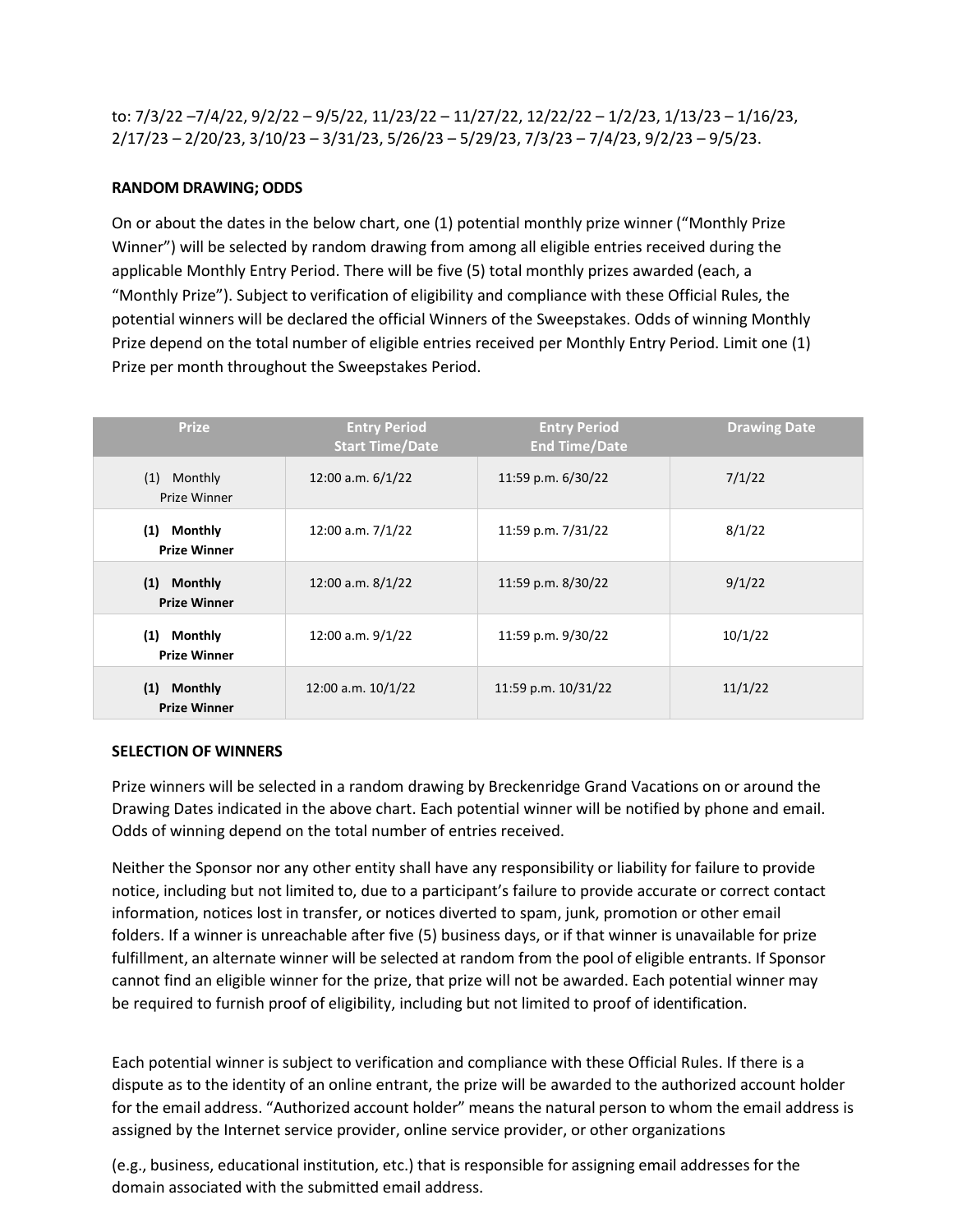The winner is unofficial until they have accepted the prize via phone or email. Each winner is responsible for all federal, state and local taxes and will be required to complete an IRS form W-9. Sponsor reserves the right to withhold prizes until completed form W-9 is received.

Sponsor reserves the right to disqualify any entrant or winner and may refuse to award a prize to a person who is not eligible or has violated a rule, gained unfair advantage in the Promotion, or obtained winner status using fraudulent means. If a winner is found to be ineligible or disqualified for any reason, an alternative winner will be selected from a separate random drawing. To receive a copy of the name of the Winner(s), mail a self-addressed, stamped envelope to be received by November 1st, 2022, to Breckenridge Grand Vacations: Scenic Summer Giveaway, Attn: Marketing Department, 100 S. Main Street, Breckenridge, CO 80424.

# **PUBLICITY RELEASE**

Subject to applicable law, the winner(s) irrevocably grants the Sponsor and each of their licensees, and its and their successors, assigns and sub-licensees the right and permission to use their name, voice, likeness and/or biographical material for advertising, promotional and/or publicity purposes in connection with the Promotion, in all forms of media and by all manners (now and hereafter known), and on and in connection with related products, services, advertising and promotional materials (now known or hereafter developed), worldwide, in perpetuity, without any obligation, notice or consideration except for the awarding of the Prize to the winner. Entrants agree not to issue any publicity concerning the Sponsor.

# **CONDITIONS**

Breckenridge Grand Vacations reserves the right to substitute any prize with another prize of equal or greater value. Contest entrants agree to abide by the terms of these Official Rules and by the decisions of the contest commissioners, which are final on all matters pertaining to the contest. Entrants further grant to Breckenridge Grand Vacations the right to use and publish their proper name and state online and in print, or any other media, in connection with the Contest.

By completing this registration and pressing "submit", you are giving Breckenridge Grand Vacations, King's Creek Plantation, LLC, DBA Vacation Reservation Center and affiliates, Global Travel Network, InnSeason Resorts dba TripJoy Advantage, Discover Vacations LLC, and each of their agents, permission to contact you via telephone, SMS/ text message, fax, email or mail at the address(es) number(s) provided, despite any inclusion of your name on a do not call/do not contact registry or list.

By clicking "submit" you expressly authorize Breckenridge Grand Vacations, Keystone Golf, King's Creek Plantation, LLC, DBA Vacation Reservation Center and affiliates, Global Travel Network, InnSeason Resorts dba TripJoy Advantage, Discover Vacations LLC, to call me or send me recorded messages or SMS/text messages about their products using automated technology to your telephone/cellular number you entered above.

**By accepting a prize, the winner agrees to indemnify, release and hold harmless the Sponsor, their parents, affiliates, subsidiaries, advertising and promotion agencies and their respective directors, officers, employees, representatives, and agentsfrom any and all liability for any claims, injuries, loss or damage of any kind to person, including death, and property, arising in whole or in part, directly or indirectly, from acceptance, possession, use or misuse of a prize, participation in any Promotion or prize use related activity, or participation in this Promotion.**

Breckenridge Grand Vacations is not responsible for Internet crashes or slowdowns caused by network congestion, viruses, sabotage, satellite failures, phone line failures, electrical outages, natural disasters